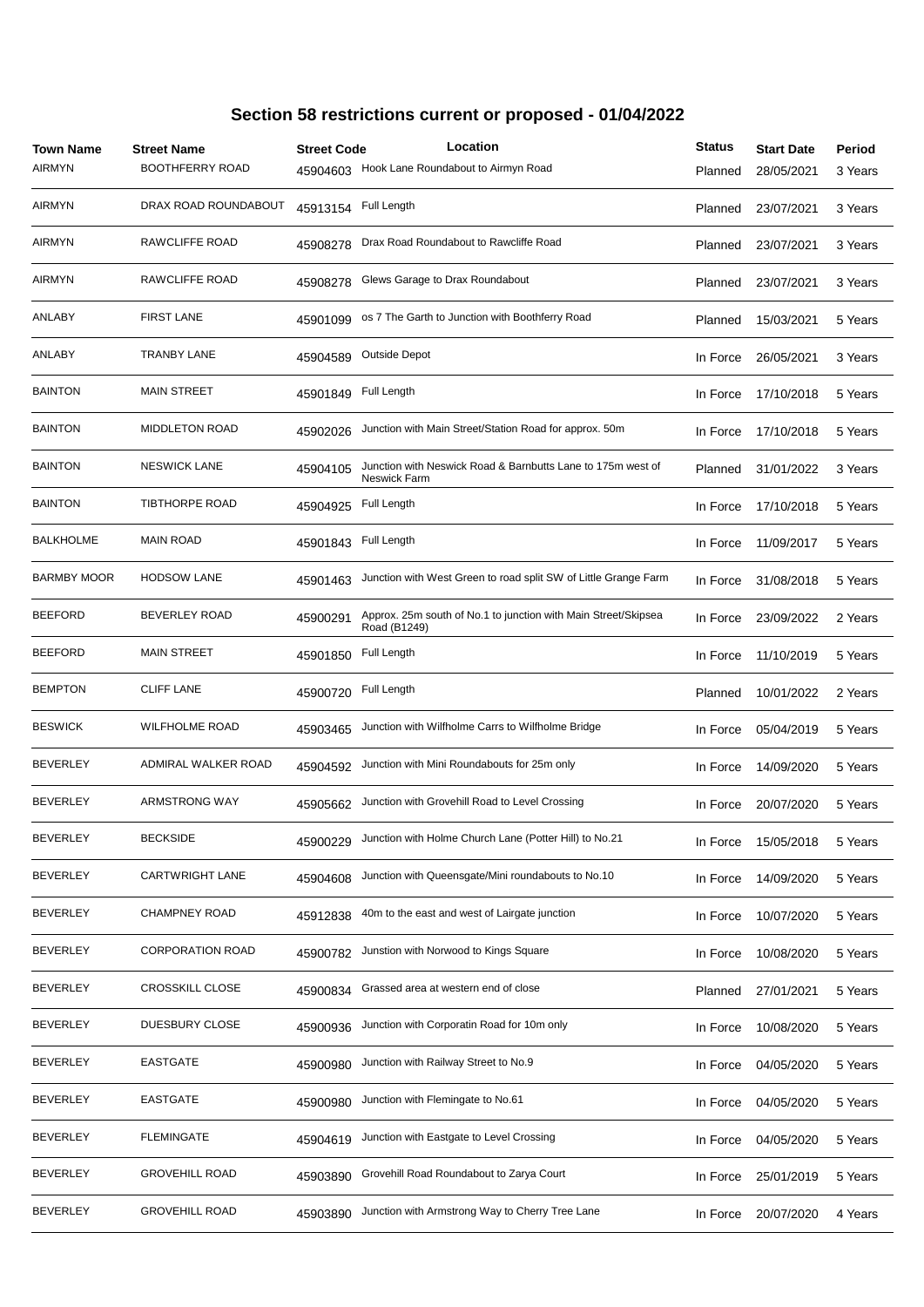| <b>Town Name</b><br><b>BEVERLEY</b> | <b>Street Name</b><br><b>HIGHGATE</b>  | <b>Street Code</b><br>45901445 | Location<br>Junction with Lord Roberts Road for 16m only                              | <b>Status</b><br>In Force | <b>Start Date</b><br>01/07/2020 | Period<br>5 Years |
|-------------------------------------|----------------------------------------|--------------------------------|---------------------------------------------------------------------------------------|---------------------------|---------------------------------|-------------------|
| BEVERLEY                            | <b>KELDGATE</b>                        | 45904580                       | Junction with Mini Roundabouts to No.157                                              | In Force                  | 14/09/2020                      | 5 Years           |
| BEVERLEY                            | LAIRGATE                               | 45912837                       | From No.77 to Memorial Hall                                                           | In Force                  | 04/07/2018                      | 5 Years           |
| BEVERLEY                            | LAIRGATE                               | 45912837                       | 25m either side of Champney Road junction                                             | In Force                  | 10/07/2020                      | 5 Years           |
| <b>BEVERLEY</b>                     | <b>LORD ROBERTS ROAD</b>               | 45904652                       | Full Length                                                                           | In Force                  | 13/06/2018                      | 5 Years           |
| <b>BEVERLEY</b>                     | <b>LORD ROBERTS ROAD</b>               | 45904652                       | Junction with Railways Street to No.5                                                 | In Force                  | 14/09/2020                      | 5 Years           |
| <b>BEVERLEY</b>                     | <b>MANOR ROAD</b>                      | 45912839                       | Manor Road Roundabout to Traffic Signals                                              | In Force                  | 11/09/2020                      | 5 Years           |
| <b>BEVERLEY</b>                     | <b>MANOR ROAD</b><br><b>ROUNDABOUT</b> | 45913160                       | Full Length                                                                           | In Force                  | 14/09/2020                      | 5 Years           |
| <b>BEVERLEY</b>                     | MINSTER YARD SOUTH                     | 45904658                       | Junction with Flemingate/Eastgate for 10m only                                        | In Force                  | 04/05/2020                      | 5 Years           |
| <b>BEVERLEY</b>                     | <b>MORTON LANE</b>                     | 45902127                       | Junction with New Walkergate to Superstore Entrance                                   | In Force                  | 02/07/2018                      | 5 Years           |
| <b>BEVERLEY</b>                     | <b>NEW WALKERGATE</b>                  | 45904661                       | Mini Roundabout at junction with Railway Street                                       | In Force                  | 15/06/2018                      | 5 Years           |
| <b>BEVERLEY</b>                     | <b>NEW WALKERGATE</b>                  | 45904661                       | Junction with Manor Road/Norwood to junction with Walkergate                          | In Force                  | 27/08/2020                      | 5 Years           |
| <b>BEVERLEY</b>                     | NORTH BAR WITHIN                       | 45904582                       | Junction with Hengate to North Bar                                                    | In Force                  | 04/06/2018                      | 5 Years           |
| <b>BEVERLEY</b>                     | NORTH BAR WITHOUT                      | 45904664                       | Junction with Wylies Road/York Road to No.31                                          | In Force                  | 24/06/2020                      | 5 Years           |
| <b>BEVERLEY</b>                     | <b>NORWOOD</b>                         | 45904667                       | No.5 toNo.47                                                                          | In Force                  | 10/08/2018                      | 5 Years           |
| <b>BEVERLEY</b>                     | <b>NORWOOD</b>                         | 45904667                       | Junction with New Walkegate/Mamor Road to 30m north east of<br>Durham Ox public house | In Force                  | 19/06/2020                      | 5 Years           |
| <b>BEVERLEY</b>                     | QUEENSGATE                             | 45904205                       | Mini Roundabouts/Cartwright Lane to No.19                                             | In Force                  | 14/09/2020                      | 5 Years           |
| <b>BEVERLEY</b>                     | RAILWAY STREET                         | 45912840                       | No.9 to No.13 including Mini roundabout                                               | In Force                  | 14/06/2018                      | 5 Years           |
| <b>BEVERLEY</b>                     | RAILWAY STREET                         | 45912840                       | Junction with Eric Bielby Close to Lord Roberts Road                                  | In Force                  | 01/07/2020                      | 5 Years           |
| <b>BEVERLEY</b>                     | <b>SAMMAN ROAD</b>                     | 45902649                       | Full Length                                                                           | In Force                  | 14/09/2020                      | 5 Years           |
| <b>BEVERLEY</b>                     | <b>SOW HILL ROAD</b>                   | 45904324                       | Junction with New Walkergate for 40m only                                             | In Force                  | 04/05/2020                      | 5 Years           |
| <b>BEVERLEY</b>                     | WALKERGATE                             | 45904487                       | Junction with New Walkergate to o/s No.76 and o/s No.82                               | In Force                  | 28/08/2020                      | 5 Years           |
| <b>BEVERLEY</b>                     | WILBERFORCE CRESCENT                   | 45903462                       | Junction with Queens Road to 7m north of Saman Road                                   | In Force                  | 14/08/2020                      | 5 Years           |
| <b>BEVERLEY</b>                     | <b>WYLIES ROAD</b>                     | 45904591                       | Roundsabout splitter lanes to Roundabout only                                         | In Force                  | 24/06/2020                      | 5 Years           |
| <b>BEVERLEY</b>                     | WYLIES ROAD                            | 45904591                       | Junction with North Bar/York Road for 60m only                                        | In Force                  | 24/06/2020                      | 5 Years           |
| <b>BEVERLEY</b>                     | YORK ROAD                              | 45903560                       | Junction with North Bar to The Old Stables Access                                     | In Force                  | 24/06/2020                      | 5 Years           |
| <b>BEWHOLME</b>                     | <b>CATFOSS ROAD</b>                    | 45905370                       | Full Length                                                                           | Planned                   | 08/03/2021                      | 3 Years           |
| <b>BISHOP WILTON</b>                | ROMAN ROAD                             | 45911026                       | Full Length                                                                           | In Force                  | 08/08/2017                      | 5 Years           |
| <b>BOOTH</b>                        | <b>KNEDLINGTON ROAD</b>                | 45912676                       | Ferryboat Inn Roundbout to Knedlington Road                                           | Planned                   | 16/04/2021                      | 3 Years           |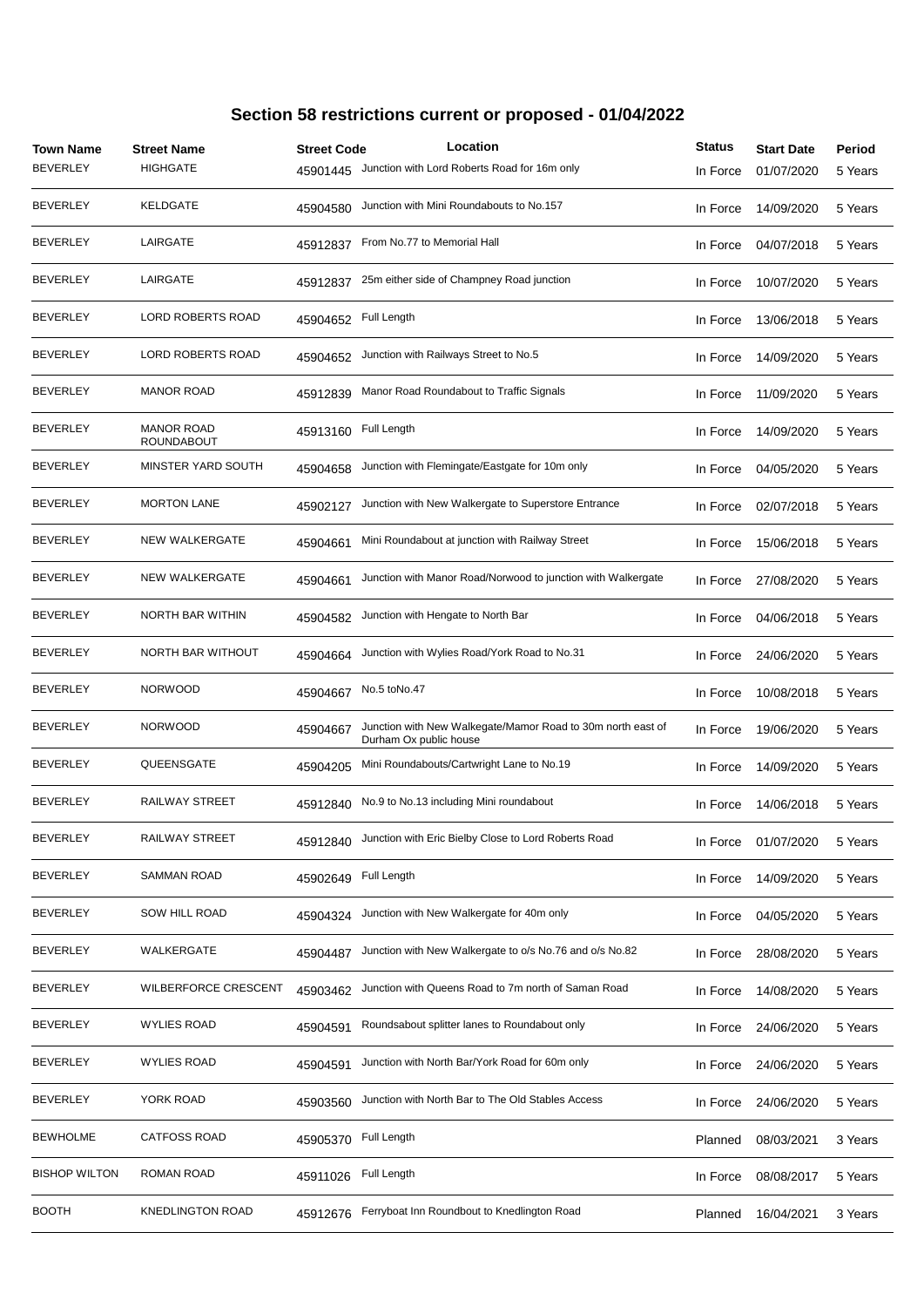| Town Name<br><b>BOYNTON</b> | <b>Street Name</b><br><b>SANDS LANE</b> | <b>Street Code</b><br>45905086 | Location<br>Full Length                                                                                               | <b>Status</b><br>Planned | <b>Start Date</b><br>01/02/2022 | Period<br>3 Years |
|-----------------------------|-----------------------------------------|--------------------------------|-----------------------------------------------------------------------------------------------------------------------|--------------------------|---------------------------------|-------------------|
| <b>BOYNTON</b>              | <b>WOLDGATE</b>                         | 45907358                       | Full Length                                                                                                           | Planned                  | 21/02/2022                      | 3 Years           |
| <b>BRIDLINGTON</b>          | <b>BEMPTON LANE</b>                     | 45908280                       | Junction with Marton Road to end of town boundary (property line)                                                     | In Force                 | 03/12/2018                      | 5 Years           |
| <b>BRIDLINGTON</b>          | <b>BESSINGBY HILL</b>                   | 45904601                       | Junction with Bessingby Road to Gypsey Race Culvert                                                                   | In Force                 | 29/03/2019                      | 5 Years           |
| <b>BRIDLINGTON</b>          | <b>BESSINGBY ROAD</b>                   | 45903639                       | Full Length                                                                                                           | In Force                 | 14/09/2020                      | 5 Years           |
| <b>BRIDLINGTON</b>          | <b>BESSINGBY WAY</b>                    | 45903640                       | Bessingby Way Roundabout to 20m south of supermarket access<br>road                                                   | In Force                 | 15/04/2019                      | 5 Years           |
| <b>BRIDLINGTON</b>          | <b>CARDIGAN ROAD</b>                    | 45900486                       | Junction with Hilderthorpe Road to Shartsbury Road                                                                    | In Force                 | 01/07/2020                      | 5 Years           |
| <b>BRIDLINGTON</b>          | <b>DRIFFIELD ROAD</b>                   | 45908281                       | 250m south of Bessingby Road to Bessingby Road                                                                        | In Force                 | 29/03/2019                      | 5 Years           |
| <b>BRIDLINGTON</b>          | <b>KINGSGATE</b>                        | 45904646                       | From Lobster Pot public house to Bessingby Road                                                                       | In Force                 | 04/04/2020                      | 5 Years           |
| <b>BRIDLINGTON</b>          | <b>KINGSGATE</b>                        | 45904646                       | Wilsthorpe Roundabout/Moor Lane to Shaftsbury Avenue                                                                  | In Force                 | 04/04/2020                      | 5 Years           |
| <b>BRIDLINGTON</b>          | MARSHALL AVENUE                         | 45901960                       | Junction with Chapel Street to end of carriageway at Travis Street                                                    | Planned                  | 06/12/2021                      | 3 Years           |
| <b>BRIDLINGTON</b>          | QUEENSGATE SQUARE                       | 45902522                       | Full Length                                                                                                           | In Force                 | 05/10/2018                      | 5 Years           |
| <b>BRIDLINGTON</b>          | <b>SCARBOROUGH ROAD</b>                 | 45904265                       | From Scarborough Road Roundabout to northern boundary of Hill<br>Field                                                | Planned                  | 31/08/2021                      | 3 Years           |
| <b>BRIDLINGTON</b>          | SCARBOROUGH ROAD<br><b>ROUNDABOUT</b>   | 45913170                       | Full Length                                                                                                           | Planned                  | 31/08/2021                      | 3 Years           |
| <b>BRIDLINGTON</b>          | ST ANNES ROAD                           | 45902883                       | Full Length                                                                                                           | In Force                 | 03/10/2018                      | 5 Years           |
| <b>BRIDLINGTON</b>          | <b>TRINITY ROAD</b>                     | 45904469                       | Junction with Wellington Road to No.6                                                                                 | In Force                 | 30/10/2019                      | 5 Years           |
| <b>BRIDLINGTON</b>          | <b>WELLINGTON ROAD</b>                  | 45904504                       | Junction with Prospect Street to No.18                                                                                | In Force                 | 01/11/2019                      | 5 Years           |
| <b>BRIDLINGTON</b>          | <b>WELLINGTON ROAD</b>                  | 45904504                       | Junction with Tenyson Avenue to Junction with Trinity Road                                                            | In Force                 | 01/11/2019                      | 5 Years           |
| <b>BRIDLINGTON</b>          | WOLDGATE                                | 45907355                       | Full Length                                                                                                           | Planned                  | 21/02/2022                      | 3 Years           |
| <b>BROUGH</b>               | <b>BAFFIN WAY</b>                       | 45915856                       | Full Length                                                                                                           | Planned                  | 23/11/2020                      | 3 Years           |
| <b>BROUGH</b>               | <b>WELTON ROAD</b>                      | 45903345                       | 88m either side of traffic lights at Water Lane junction to 80m east of<br>traffic lights adjacent to Welton Low Road | In Force                 | 05/04/2019                      | 5 Years           |
| <b>BROUGH</b>               | <b>WELTON ROAD</b>                      | 45903345                       | Junction of Welton Low Road to 130 Welton Road, Brough                                                                | Planned                  | 01/04/2022                      | 3 Years           |
| <b>BURNBY</b>               | POCKLINGTON LANE                        | 45905128                       | juncton with Throstle Nest Farm Access Road to junction with Burnby Planned<br>Road Burnby                            |                          | 20/06/2022                      | 3 Years           |
| <b>BURTON AGNES</b>         | STATION ROAD                            | 45902970                       | Full Length                                                                                                           | Planned                  | 02/07/2021                      | 3 Years           |
| <b>BURTON AGNES</b>         | WOLDGATE                                | 45903511                       | Junction with Rudston Road to Hunger Hills Balk                                                                       | Planned                  | 21/02/2022                      | 3 Years           |
| <b>BURTON FLEMING</b>       | <b>WOLD NEWTON ROAD</b>                 | 45903506                       | Gypsey Race Bridge to junction with West Lane and Penny Lane                                                          | In Force                 | 21/06/2021                      | 2 Years           |
| <b>BURTON PIDSEA</b>        | <b>GLEBELANDS</b>                       | 45903871                       | The existing parking area to the bottom of Glebelands, starting at<br>the footpath at the back of the parking area    | Planned                  | 10/01/2022                      | 3 Years           |
| CARNABY                     | <b>BRIDLINGTON BAY ROAD</b>             | 45903670                       | Full Length                                                                                                           | In Force                 | 10/12/2018                      | 5 Years           |
| CARNABY                     | CARNABY ROUNDABOUT                      | 45913182                       | Full Length                                                                                                           | In Force                 | 05/03/2019                      | 5 Years           |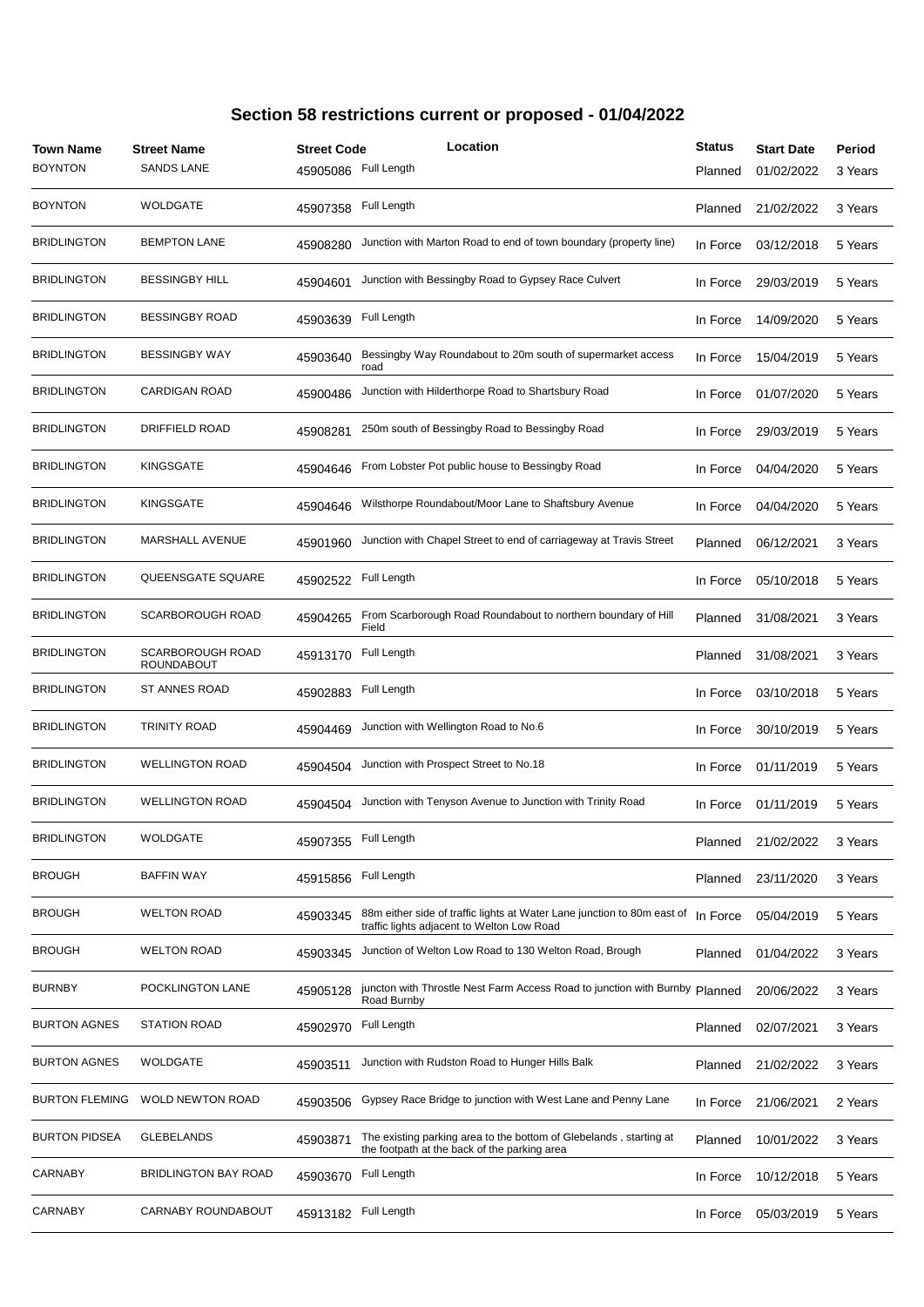| <b>Town Name</b><br>CARNABY | <b>Street Name</b><br><b>MOOR LANE</b>       | <b>Street Code</b><br>45902111 | Location<br>Full Length                                                                                                 | <b>Status</b><br>In Force | <b>Start Date</b><br>20/12/2018 | Period<br>5 Years |
|-----------------------------|----------------------------------------------|--------------------------------|-------------------------------------------------------------------------------------------------------------------------|---------------------------|---------------------------------|-------------------|
| <b>CATFOSS</b>              | <b>CATFOSS LANE</b>                          | 45905902                       | Full Length                                                                                                             | Planned                   | 01/04/2021                      | 3 Years           |
| <b>CATFOSS</b>              | <b>CATWICK ROAD</b>                          | 45905612                       | Full Length                                                                                                             | Planned                   | 08/03/2021                      | 3 Years           |
| CONISTON                    | NORTHFIELD ROAD                              | 45902257                       | Junction with Oubrough Lane to Main Street Coniston                                                                     | In Force                  | 04/09/2017                      | 5 Years           |
| COTTINGHAM                  | <b>ENDYKE LANE</b>                           | 45908290                       | Junction with New Village Road to No.1                                                                                  | In Force                  | 17/05/2019                      | 5 Years           |
| COTTINGHAM                  | <b>HULL ROAD</b>                             | 45904748                       | Thwaite Street Roundabout to No.4                                                                                       | In Force                  | 03/05/2019                      | 5 Years           |
| COTTINGHAM                  | <b>KING STREET</b>                           | 45904741                       | Full Length                                                                                                             | In Force                  | 24/10/2019                      | 5 Years           |
| COTTINGHAM                  | <b>NEW VILLAGE ROAD</b>                      | 45904107                       | Outside No.219 to Thwaite Street Roundaboutr                                                                            | In Force                  | 17/05/2019                      | 5 Years           |
| COTTINGHAM                  | <b>NEWGATE STREET</b>                        | 45904662                       | Outside No.38 to junction with Priory Road                                                                              | In Force                  | 23/04/2019                      | 5 Years           |
| COTTINGHAM                  | <b>PRIORY ROAD</b>                           | 45907359                       | Junction with Newgate Street to No.11                                                                                   | In Force                  | 23/04/2019                      | 5 Years           |
| COTTINGHAM                  | <b>SOUTH STREET</b>                          | 45904725                       | Junction with Southwood Road to No.93                                                                                   | In Force                  | 17/06/2019                      | 5 Years           |
| COTTINGHAM                  | <b>SOUTH STREET</b>                          | 45904725                       | Full Length                                                                                                             | Planned                   | 11/10/2021                      | 3 Years           |
| COTTINGHAM                  | SOUTHWOOD ROAD                               | 45902840                       | Outside No.32 to junction with South Street                                                                             | In Force                  | 14/06/2019                      | 5 Years           |
| COTTINGHAM                  | <b>THWAITE STREET</b>                        | 45904692                       | Outside No.140 to Roundabout                                                                                            | In Force                  | 03/05/2019                      | 5 Years           |
| COTTINGHAM                  | <b>THWAITE STREET</b>                        | 45904692                       | Near junction of Snuff Mill Lane heading towards Newgate Street to<br>Thwaite Street junction with Hull Road Roundabout | Planned                   | 22/11/2021                      | 3 Years           |
| COTTINGHAM                  | <b>THWAITE STREET</b><br><b>ROUNDABOUT</b>   | 45913186                       | Full Length                                                                                                             | In Force                  | 03/05/2019                      | 5 Years           |
| <b>DRIFFIELD</b>            | <b>MEADOW ROAD</b>                           | 45901989                       | Approx 86m east of its Junction with Mallard Close to end of<br>carriageway                                             | Planned                   | 17/01/2022                      | 3 Years           |
| <b>DRIFFIELD</b>            | <b>SCARBOROUGH ROAD</b><br><b>ROUNDABOUT</b> | 45913191                       | Full Length                                                                                                             | Planned                   | 20/06/2022                      | 1 Year            |
| <b>DRIFFIELD</b>            | YORK ROAD ROUNDABOUT                         | 45913192                       | Full Length                                                                                                             | Planned                   | 20/06/2022                      | 1 Year            |
| <b>DUNSWELL</b>             | <b>DUNSWELL LANE</b>                         | 45900947                       | Junction with Beverley Road Dunswell to past junction with Colletta<br>Tyson Ltd                                        | Planned                   | 19/07/2021                      | 3 Years           |
| <b>DUNSWELL</b>             | RAICH CARTER WAY                             | 45908821                       | Dunswell Roundabout for approx. 80m eastwards                                                                           | In Force                  | 01/08/2017                      | 5 Years           |
| EAST<br><b>COTTINGWITH</b>  | LANGRICKGATE LANE                            | 45901720                       | Full Length                                                                                                             | In Force                  | 13/05/2019                      | 5 Years           |
| <b>EAST COWICK</b>          | SNAITH ROAD                                  | 45902780                       | 44m West of junction with Snaith Road, Rawcliffe (mini Rbt) to Mini<br>Rbt                                              | In Force                  | 23/07/2018                      | 4 Years           |
| EAST COWICK                 | THORNE ROAD                                  | 45904596                       | Junction with Snaith Road, East Cowick (Mini Rbt) for 30m<br>southwards                                                 | In Force                  | 23/07/2018                      | 5 Years           |
| EASTRINGTON                 | <b>HOLME ROAD</b>                            | 45904885                       | 200m south of Caville Hall Farm to Portington Road                                                                      | Planned                   | 19/03/2021                      | 3 Years           |
| EASTRINGTON                 | <b>OWSTHORPE LANE</b>                        | 45902360                       | Full Length                                                                                                             | In Force                  | 04/09/2017                      | 5 Years           |
| ELLERBY                     | <b>HULL ROAD</b>                             | 45911023                       | Junction with Dowthorpe Hall Access to Oubrough Lane                                                                    | In Force                  | 04/09/2017                      | 5 Years           |
| ELLERBY                     | <b>OUBROUGH LANE</b>                         | 45904669                       | Full Length                                                                                                             | In Force                  | 04/09/2017                      | 5 Years           |
| ELLERTON                    | <b>BOWLAND LANE</b>                          | 45900348                       | Junction with Shortacre Lane to200m east of Ruddings Lane                                                               | In Force                  | 08/11/2019                      | 5 Years           |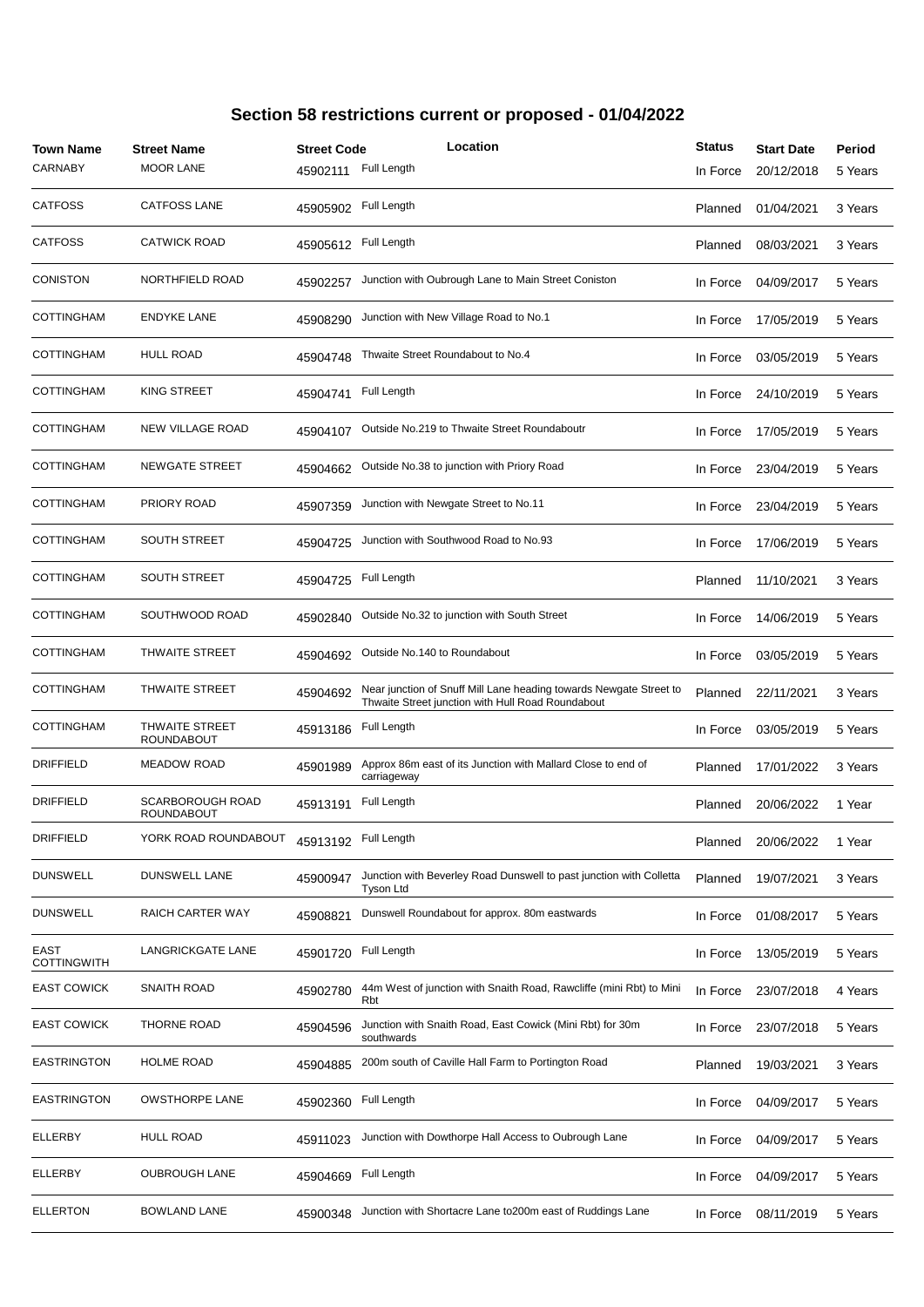| <b>Town Name</b>  | <b>Street Name</b>        | <b>Street Code</b> | Location                                                                                                                 | <b>Status</b> | <b>Start Date</b> | Period  |
|-------------------|---------------------------|--------------------|--------------------------------------------------------------------------------------------------------------------------|---------------|-------------------|---------|
| <b>ELLERTON</b>   | <b>RUDDINGS LANE</b>      | 45904237           | Junction with Bowland Lane to Rosewood Farm                                                                              | In Force      | 13/11/2019        | 5 Years |
| <b>ELLERTON</b>   | SHORTACRE LANE            | 45902754           | Full Length                                                                                                              | In Force      | 13/11/2019        | 5 Years |
| <b>ELLOUGHTON</b> | <b>WATER LANE</b>         | 45905852           | Traffic lights at junction with Welton Road to Highways England<br>boundary at Stanley Jackson Way                       | In Force      | 05/04/2019        | 5 Years |
| <b>ELLOUGHTON</b> | <b>WATER LANE</b>         | 45905852           | Junction with Welton Road Brough to Junction of Stanley Jackson<br>Way                                                   | Planned       | 01/04/2022        | 3 Years |
| <b>ELLOUGHTON</b> | <b>WELTON LOW ROAD</b>    | 45903343           | Traffic lights at Welton Low Road/Welton Road junction to 24m<br>towards the traffic lights at junction with Lowerdale.  | In Force      | 05/04/2019        | 5 Years |
| <b>ELLOUGHTON</b> | <b>WELTON LOW ROAD</b>    | 45903343           | Approx 150 metres from Junction of Welton Road                                                                           | Planned       | 01/04/2022        | 3 Years |
| <b>GILBERDYKE</b> | <b>MAIN ROAD</b>          | 45904029           | Full Length                                                                                                              | In Force      | 11/09/2017        | 5 Years |
| GOOLE             | AIRMYN ROAD               | 45900028           | Boothferry Road to Lansdown Road                                                                                         | In Force      | 25/06/2021        | 3 Years |
| GOOLE             | <b>BRIDGE STREET</b>      | 45900376           | Jctn with Lower Bridge Street to Swing Bridge                                                                            | In Force      | 15/11/2018        | 5 Years |
| GOOLE             | <b>CENTENARY ROAD</b>     | 45908275           | Entrance of the half circular carriageway in front of property number<br>78 to the exit of the half circular carriageway | Planned       | 14/02/2022        | 3 Years |
| GOOLE             | <b>COTTINGHAM STREET</b>  | 45900790           | Full Length                                                                                                              | In Force      | 04/01/2021        | 3 Years |
| GOOLE             | <b>DERWENT ROAD</b>       | 45900892           | Full Length                                                                                                              | In Force      | 12/03/2021        | 3 Years |
| GOOLE             | <b>FAIRFIELD</b>          | 45901050           | Full Length                                                                                                              | In Force      | 11/12/2019        | 5 Years |
| GOOLE             | <b>MANOR ROAD</b>         | 45901914           | Junction Cottingham Street to Junction with Morley Street                                                                | In Force      | 15/01/2021        | 3 Years |
| GOOLE             | MAPLE DRIVE               | 45905628           | Full Length                                                                                                              | In Force      | 08/02/2019        | 5 Years |
| GOOLE             | MAPLE WALK ACCESS<br>ROAD | 45905627           | Full Length                                                                                                              | In Force      | 08/02/2020        | 4 Years |
| GOOLE             | MILLENNIUM WAY            | 45908767           | Full Length                                                                                                              | In Force      | 02/02/2020        | 5 Years |
| GOOLE             | NORMANDY WAY              | 45908277           | Bridge Street to Tom Pudding Way                                                                                         | In Force      | 15/11/2018        | 5 Years |
| GOOLE             | <b>NORTHWAY</b>           | 45904134           | Whole of grassed bank (D shape) midway along street                                                                      | Planned       | 02/03/2020        | 5 Years |
| GOOLE             | RAWCLIFFE ROAD            | 45904585           | Lansdown Road to M62 Junction 36                                                                                         | Planned       | 16/05/2021        | 3 Years |
| GOOLE             | <b>STANHOPE STREET</b>    | 45904371           | Full Length                                                                                                              | In Force      | 13/11/2020        | 3 Years |
| GOOLE             | SWINEFLEET ROAD           | 45908279           | 10m south of entrance to Manor Cottage, to 35m south of Park Farm<br>Access Road                                         | In Force      | 15/11/2028        | 1 Year  |
| GOOLE             | TOM PUDDING WAY           | 45913122           | Full Length                                                                                                              | In Force      | 15/11/2018        | 5 Years |
| <b>GRANSMOOR</b>  | <b>MOOR LANE</b>          | 45905047           | Juction with Outgates Harpham to Gransmoor Village Speed limit<br>sign                                                   | Planned       | 02/07/2021        | 3 Years |
| HARPHAM           | OUTGATES                  | 45908103           | Station Road Burton Agnes Junction to Moor Lane Gransmoor                                                                | Planned       | 02/07/2021        | 3 Years |
| HEDON             | WESTLANDS ROAD            | 45904522           | Joining point wth Drapers Lane to Junction with Drapers Lane                                                             | In Force      | 23/03/2021        | 3 Years |
| HESSLE            | BOOTHFERRY ROAD           | 45903655           | Full Length                                                                                                              | In Force      | 12/06/2017        | 5 Years |
| <b>HESSLE</b>     | BOOTHFERRY ROAD           | 45903655           | In the pavement ro 15 Boothferry Road                                                                                    | Planned       | 15/03/2021        | 5 Years |
| HESSLE            | <b>CHAMPNEYS CLOSE</b>    | 45900545           | Full Length                                                                                                              | Planned       | 28/05/2022        | 3 Years |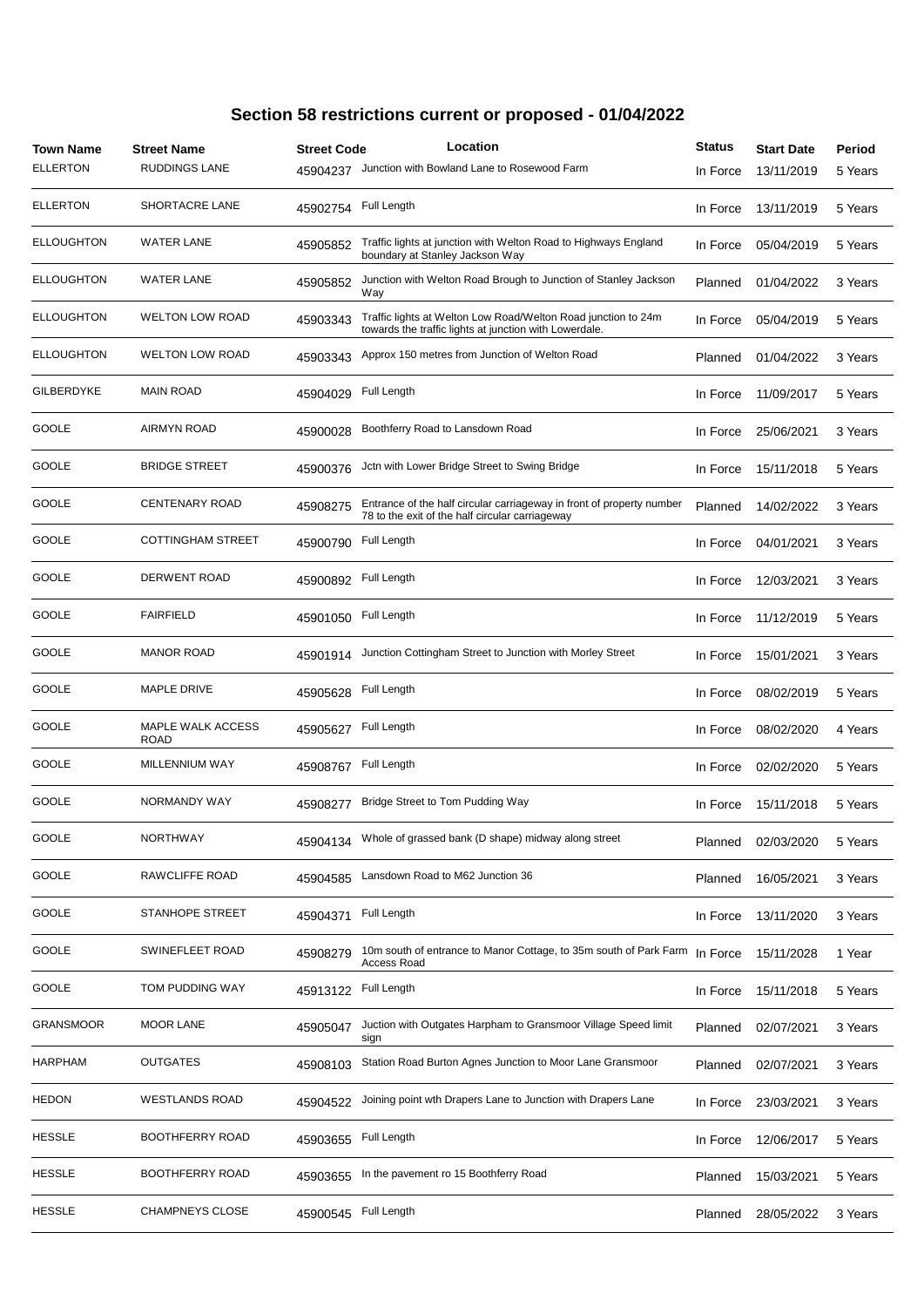| <b>Town Name</b><br><b>HESSLE</b>         | <b>Street Name</b><br><b>DANES DRIVE</b>          | <b>Street Code</b><br>45900858 | Location<br>from the grass verge north of Danes Drive to near to house number<br>12 to start of Champneys Close | <b>Status</b><br>Planned | <b>Start Date</b><br>28/05/2022 | Period<br>3 Years |
|-------------------------------------------|---------------------------------------------------|--------------------------------|-----------------------------------------------------------------------------------------------------------------|--------------------------|---------------------------------|-------------------|
| <b>HESSLE</b>                             | <b>DYKES CLOSE</b>                                | 45900951                       | Full Length                                                                                                     | Planned                  | 28/05/2022                      | 3 Years           |
| <b>HESSLE</b>                             | <b>FERRIBY ROAD</b>                               | 45903841                       | Humber Field Roundabout for approx. 70m eastwards                                                               | In Force                 | 30/08/2019                      | 5 Years           |
| <b>HESSLE</b>                             | <b>FIRST LANE</b>                                 | 45901098                       | os Petrol Station                                                                                               | Planned                  | 15/03/2021                      | 5 Years           |
| <b>HESSLE</b>                             | <b>HUMBER BRIDGE</b><br>NORTHERN APPROACH         | 45904898                       | Full Length                                                                                                     | In Force                 | 12/06/2017                      | 5 Years           |
| <b>HESSLE</b>                             | RUAD<br><b>HUMBER BRIDGE</b><br><b>ROUNDABOUT</b> | 45913200                       | Full Length                                                                                                     | In Force                 | 12/06/2017                      | 5 Years           |
| <b>HESSLE</b>                             | <b>HUMBER FIELD</b><br>ROUNDABOUT                 | 45913218                       | Full Length                                                                                                     | In Force                 | 30/08/2019                      | 5 Years           |
| <b>HESSLE</b>                             | JENNY BROUGH LANE                                 | 45901586                       | Tranby Lane Junction with Jenny Brough Lane                                                                     | In Force                 | 26/05/2021                      | 3 Years           |
| <b>HESSLE</b>                             | LOWTHORPE WAY                                     | 45911035                       | Full Length                                                                                                     | In Force                 | 12/06/2017                      | 5 Years           |
| <b>HESSLE</b>                             | LOWTHORPE WAY                                     | 45911035                       | Humber Field Roundabout for approx. 60m eastwards                                                               | In Force                 | 03/08/2019                      | 5 Years           |
| <b>HESSLE</b>                             | NORTHFIELD AVENUE                                 | 45902252                       | Junction with Beverley Road to junction with Crossfield Road                                                    | Planned                  | 07/03/2022                      | 3 Years           |
| <b>HESSLE</b>                             | RD FM FERRIBY HIGH RD<br>TO HUMBERFIELD RBT       | 45911015                       | Humber Field Roundabout for approx. 60m westwards                                                               | In Force                 | 30/08/2019                      | 5 Years           |
| <b>HESSLE</b>                             | RD FM FERRIBY HIGH RD<br>TO HUMBERFIELD RBT       | 45911015                       | Full Length                                                                                                     | In Force                 | 30/05/2020                      | 5 Years           |
| <b>HOLME UPON</b><br><b>SPALDING MOOR</b> | <b>GALLYMOOR</b><br><b>ROUNDABOUT</b>             | 45913202                       | Full Length                                                                                                     | In Force                 | 06/08/2019                      | 5 Years           |
| <b>HOLME UPON</b><br><b>SPALDING MOOR</b> | <b>HOLME ROAD</b>                                 | 45915132                       | River Lane to Holme Road Roundabout (A1079)                                                                     | In Force                 | 06/08/2019                      | 5 Years           |
| <b>HOLME UPON</b><br><b>SPALDING MOOR</b> | <b>HOWDEN ROAD</b>                                | 45903945                       | Full Length                                                                                                     | In Force                 | 22/06/2018                      | 5 Years           |
| <b>HOLME UPON</b><br><b>SPALDING MOOR</b> | MARKET WEIGHTON ROAD                              | 45904056                       | Junction with Harswell Lane to Gallymoor Roundabout                                                             | In Force                 | 12/07/2019                      | 5 Years           |
| <b>HOLME UPON</b><br><b>SPALDING MOOR</b> | <b>MOOR END</b>                                   | 45904101                       | Full Length                                                                                                     | In Force                 | 22/06/2018                      | 5 Years           |
| <b>HOLME UPON</b><br>SPALDING MOOR        | SHIPTON LANE                                      | 45904291                       | From Galymoor Roundabout for approx. 70m northwards                                                             | In Force                 | 03/06/2020                      | 5 Years           |
| <b>HORNSEA</b>                            | <b>HORNSEA BURTON ROAD</b>                        | 45901490                       | Full Length                                                                                                     | In Force                 | 02/03/2018                      | 5 Years           |
| HOTHAM                                    | <b>CLIFFE ROAD</b>                                | 45900729                       | Full Length                                                                                                     | In Force                 | 03/07/2017                      | 5 Years           |
| <b>HOWDEN</b>                             | <b>BARNHILL LANE</b>                              | 45900194                       | Full Length                                                                                                     | In Force                 | 04/04/2017                      | 5 Years           |
| <b>HOWDEN</b>                             | BOOTHFERRY ROAD                                   | 45904881                       | Howded spur toKnedlington Road                                                                                  | In Force                 | 04/11/2019                      | 5 Years           |
| <b>HOWDEN</b>                             | <b>BRIDGEGATE</b>                                 | 45912675                       | Full Length                                                                                                     | In Force                 | 11/03/2019                      | 5 Years           |
| <b>HOWDEN</b>                             | <b>FLATGATE</b>                                   | 45904618                       | Full Length                                                                                                     | In Force                 | 11/03/2019                      | 5 Years           |
| <b>HOWDEN</b>                             | <b>HOWDEN SPUR</b>                                | 45904882                       | Full Length                                                                                                     | In Force                 | 12/06/2017                      | 5 Years           |
| <b>HOWDEN</b>                             | <b>HOWDEN SPUR</b>                                | 45904882                       | Howden Spur to Ferryboat Inn                                                                                    | Planned                  | 16/04/2021                      | 3 Years           |
| <b>HOWDEN</b>                             | <b>HOWDEN SPUR</b><br>ROUNDABOUT                  | 45913205                       | Full Length                                                                                                     | In Force                 | 12/06/2017                      | 5 Years           |
| <b>HOWDEN</b>                             | <b>HULL ROAD</b>                                  | 45903950                       | Junction with Flatgate to Hull Road Avenue                                                                      | In Force                 | 12/09/2019                      | 5 Years           |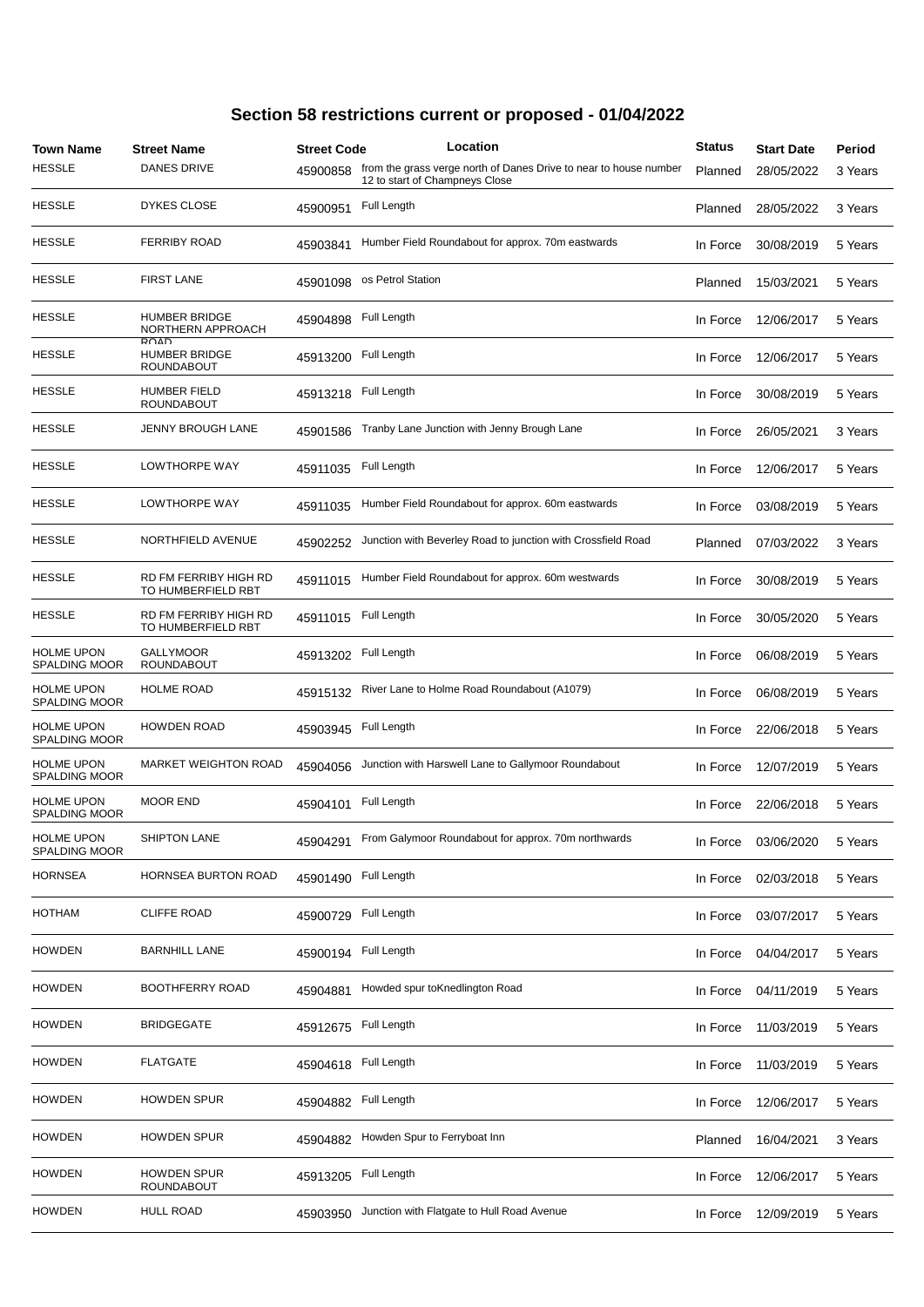| Town Name<br><b>HOWDEN</b>       | <b>Street Name</b><br>PINFOLD STREET | <b>Street Code</b><br>45902443 | Location<br>Full Length                                                                                   | <b>Status</b><br>In Force | <b>Start Date</b><br>11/03/2019 | Period<br>5 Years |
|----------------------------------|--------------------------------------|--------------------------------|-----------------------------------------------------------------------------------------------------------|---------------------------|---------------------------------|-------------------|
| <b>HOWDEN</b>                    | THORPE ROAD AVENUE                   | 45903180                       | Full Length                                                                                               | In Force                  | 01/04/2017                      | 5 Years           |
| <b>HUMBLETON</b>                 | <b>LELLEY ROAD</b>                   | 45901743                       | Full Length                                                                                               | In Force                  | 18/12/2020                      | 3 Years           |
| KIRK ELLA                        | <b>BRAIDS WALK</b>                   | 45903660                       | Full Length                                                                                               | In Force                  | 01/04/2017                      | 5 Years           |
| <b>KIRKBURN</b>                  | <b>BAINTON ROUNDABOUT</b>            | 45913208                       | Full Length                                                                                               | In Force                  | 19/11/2018                      | 5 Years           |
| KIRKBURN                         | <b>EASTBURN ROAD</b>                 | 45904927                       | Kellythorpe Roundabout for approx. 80m westwards                                                          | In Force                  | 19/11/2018                      | 5 Years           |
| <b>LECONFIELD</b>                | <b>LECONFIELD ROAD</b>               | 45904939                       | Northern extent of Village (Speed limit sign) to Ash Tree DriveOld<br>Road junction                       | In Force                  | 30/05/2018                      | 5 Years           |
| <b>LECONFIELD</b>                | <b>MAIN STREET</b>                   | 45901873                       | Ash Tree Drive to Old Road Junction                                                                       | In Force                  | 30/05/2018                      | 5 Years           |
| LEVEN                            | <b>HORNSEA ROAD</b>                  | 45901494                       | Leven Roundabout to entrance to 'Eastfield'                                                               | In Force                  | 30/05/2017                      | 5 Years           |
| <b>LISSETT</b>                   | <b>NEW CUT</b>                       | 45904659                       | Approx 30m South of Lissett Bridge to approx 10m North of Chipping<br><b>Stone Access</b>                 | In Force                  | 18/03/2017                      | 5 Years           |
|                                  | LONDESBOROUGH CLEAVING GARTH ROAD    | 45908164                       | Full Length                                                                                               | In Force                  | 16/07/2021                      | 3 Years           |
| LUND                             | GOODMANHAM ROAD                      | 45905251                       | Full Length                                                                                               | In Force                  | 05/04/2019                      | 5 Years           |
| <b>MARKET</b><br><b>WEIGHTON</b> | <b>CLIFFE ROAD</b>                   | 45903763                       | Full Length                                                                                               | In Force                  | 03/07/2017                      | 5 Years           |
| <b>MARKET</b><br><b>WEIGHTON</b> | <b>CROFT CLOSE</b>                   | 45900812                       | Full Length                                                                                               | Planned                   | 27/09/2021                      | 3 Years           |
| <b>MARKET</b><br><b>WEIGHTON</b> | GOODMANHAM ROAD                      | 45909039                       | Full Length                                                                                               | In Force                  | 25/04/2019                      | 5 Years           |
| <b>MARKET</b><br><b>WEIGHTON</b> | <b>HOLME ROAD</b>                    | 45903933                       | Full Length                                                                                               | In Force                  | 06/08/2019                      | 5 Years           |
| <b>MARKET</b><br><b>WEIGHTON</b> | <b>SPRING ROAD</b>                   | 45904331                       | Approx 20m West of junction with Hil Rise to Approx 50m East<br>access with Springwells pumping station   | Planned                   | 25/10/2021                      | 2 Years           |
| <b>MIDDLETON ON</b><br>THE WOLDS | CHURCH HILL ROAD                     | 45904610                       | from Front Street to approx outside of Poultry Packing Station<br><b>Substation Site</b>                  | Planned                   | 20/06/2022                      | 3 Years           |
| MIDDLETON ON<br>THE WOLDS        | <b>FRONT STREET</b>                  | 45901143                       | Full Length                                                                                               | Planned                   | 20/06/2022                      | 3 Years           |
| MIDDLETON ON<br>THE WOLDS        | <b>MARKET WEIGHTON ROAD</b>          | 45904951                       | where Market Weighton Road crosses dismantled railway to juction<br>with Front Street and Goodmanham Road | Planned                   | 20/06/2022                      | 3 Years           |
| NAFFERTON                        | NAFFERTON ROUNDABOUT                 | 45913217                       | Full Length                                                                                               | Planned                   | 20/06/2022                      | 1 Year            |
| NEWLAND                          | <b>MAIN ROAD</b>                     | 45912482                       | Full Length                                                                                               | In Force                  | 11/09/2017                      | 5 Years           |
| NEWPORT                          | <b>MAIN ROAD</b>                     | 45904031                       | junction with Mil Lane Scalby to Approx A63 North Cave Interchange<br>Off Slip                            | Planned                   | 20/06/2022                      | 3 Years           |
| <b>NORTH CAVE</b>                | <b>CHURCH STREET</b>                 | 45900690                       | Eastern extent of manor farm to Wold Hill                                                                 | In Force                  | 04/05/2018                      | 5 Years           |
| <b>NORTH CAVE</b>                | <b>CLIFFE ROAD</b>                   | 45900731                       | Full Length                                                                                               | In Force                  | 03/07/2017                      | 5 Years           |
| <b>NORTH CAVE</b>                | <b>WOLD HILL</b>                     | 45904699                       | Junction with Church street to sharp RH bend                                                              | In Force                  | 04/05/2018                      | 5 Years           |
| <b>NORTH CAVE</b>                | <b>WOLD HILL</b>                     | 45904699                       | Access to Coombs Plantation to junction with A1034 Kettlethorpe Hill                                      | Planned                   | 01/09/2021                      | 2 Years           |
| NORTH CLIFFE                     | <b>MARKET WEIGHTON ROAD</b>          | 45913306                       | Full Length                                                                                               | In Force                  | 03/07/2017                      | 5 Years           |
| NORTH FERRIBY                    | <b>FERRIBY HIGH ROAD</b>             | 45903840                       | Full Length                                                                                               | In Force                  | 12/06/2017                      | 5 Years           |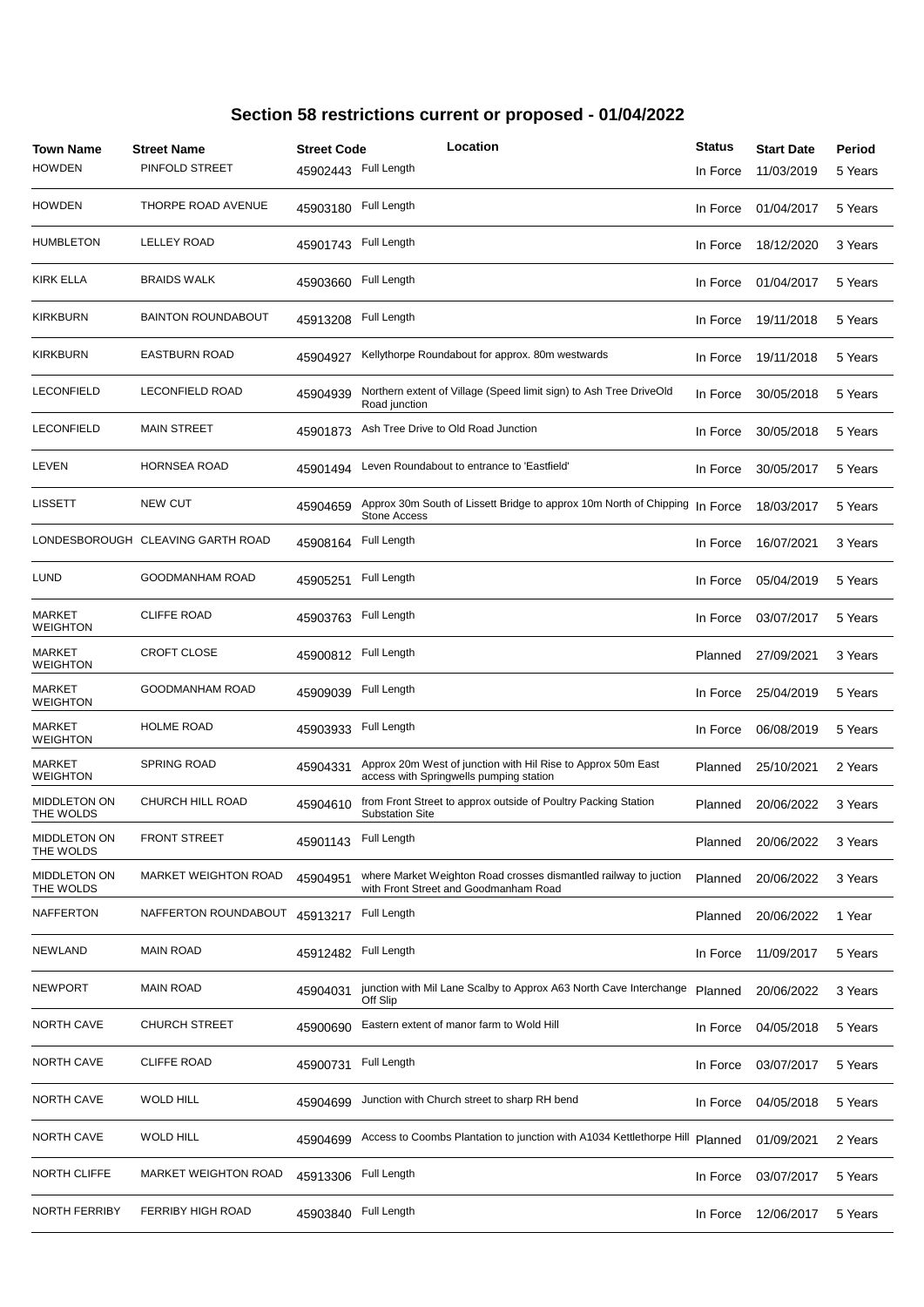| Town Name<br><b>POCKLINGTON</b> | <b>Street Name</b><br><b>BURNBY LANE</b>  | <b>Street Code</b><br>45900426 | Location<br>Approx 20m west of Electrical substation 55421 to Throstle Nest                            | <b>Status</b><br>Planned | <b>Start Date</b><br>20/06/2022 | Period<br>3 Years |
|---------------------------------|-------------------------------------------|--------------------------------|--------------------------------------------------------------------------------------------------------|--------------------------|---------------------------------|-------------------|
|                                 |                                           |                                | Farm Access Road                                                                                       |                          |                                 |                   |
| <b>POCKLINGTON</b>              | <b>SCAIFE GARTH</b>                       | 45904263                       | Full Length                                                                                            | In Force                 | 15/02/2018                      | 5 Years           |
| POCKLINGTON                     | THE BALK                                  | 45911725                       | Junction with York Road (A1079) to roundabout junctions with<br>Station Road/Limb Road                 | In Force                 | 06/12/2019                      | 5 Years           |
| POCKLINGTON                     | THE OVAL                                  | 45904429                       | All of the Oval with the exception of No.10-13b                                                        | In Force                 | 03/04/2020                      | 5 Years           |
| <b>RAWCLIFFE</b>                | <b>HIGH STREET</b>                        | 45901430                       | Junction with Snaith Road to junction with Rawcliff Road                                               | In Force                 | 20/10/2018                      | 5 Years           |
| <b>RAWCLIFFE</b>                | SNAITH ROAD                               | 45902779                       | Junction with Snaith Road, East Cowick (Mini Rbt) for 50m<br>northwards                                | In Force                 | 20/10/2018                      | 5 Years           |
| <b>RAWCLIFFE</b>                | SNAITH ROAD                               | 45902779                       | 20m East of junction with Ridding Lane to Junction with High Street.                                   | In Force                 | 20/10/2018                      | 5 Years           |
| REEDNESS                        | <b>MAIN STREET</b>                        | 45908450                       | Entrance to Old Hill Lane                                                                              | Planned                  | 03/08/2021                      | 3 Years           |
| <b>REEDNESS</b>                 | OLD HILL LANE                             | 45908193                       | Full Length                                                                                            | Planned                  | 03/08/2021                      | 3 Years           |
| <b>ROUTH</b>                    | <b>MAIN ROAD</b>                          | 45904989                       | White Cross Roundabout for approx. 60m westwards                                                       | In Force                 | 10/09/2018                      | 5 Years           |
| <b>ROUTH</b>                    | <b>MAIN ROAD</b>                          | 45904989                       | Meaux Lane to Park View                                                                                | In Force                 | 10/09/2018                      | 5 Years           |
| <b>ROUTH</b>                    | <b>MAIN ROAD</b>                          | 45904989                       | Approx 30m west of east drain bridge to entrance to layby                                              | Planned                  | 21/02/2022                      | 3 Years           |
| <b>ROUTH</b>                    | <b>MEAUX LANE</b>                         | 45901997                       | Junction with A1035 for 40m only                                                                       | In Force                 | 10/09/2019                      | 4 Years           |
| <b>ROUTH</b>                    | ROAD FROM HOLDERNESS<br>DRAIN TO ROUTH    | 45904988                       | From 110m SW of Meaux Lane to Meaux Lane                                                               | In Force                 | 10/09/2018                      | 5 Years           |
| <b>ROWLEY</b>                   | ROWLEY ROAD                               | 45912515                       | from junction with Riplingham Road, Riplington to Socken Wood<br>Corner, Ripley                        | Planned                  | 20/06/2022                      | 3 Years           |
| SANCTON                         | <b>HOUGHTON LANE</b>                      | 45901503                       | Full Length                                                                                            | In Force                 | 27/04/2018                      | 5 Years           |
| <b>SCALBY</b>                   | <b>MAIN ROAD</b>                          | 45913310                       | Full Length                                                                                            | Planned                  | 20/06/2022                      | 3 Years           |
| <b>SEATON ROSS</b>              | <b>SOUTH END</b>                          | 45902792                       | Full Length                                                                                            | In Force                 | 21/03/2019                      | 3 Years           |
| <b>SEATON ROSS</b>              | SOUTHFIELD LANE                           | 45902827                       | Full Length                                                                                            | In Force                 | 21/03/2019                      | 3 Years           |
| <b>SHIPTONTHORPE</b>            | <b>HOLME ROAD</b>                         | 45904290                       | From 70m south west of Shiptonthorpe Roundabout to roundabout                                          | In Force                 | 30/04/2020                      | 5 Years           |
| <b>SHIPTONTHORPE</b>            | <b>SHIPTONTHORPE</b><br><b>ROUNDABOUT</b> | 45913221                       | Full Length                                                                                            | In Force                 | 30/04/2020                      | 5 Years           |
| <b>SHIPTONTHORPE</b>            | <b>TOWTHORPE LANE</b>                     | 45904587                       | From 100m north east of Shiptonthorpe Roundabout to roundabout                                         | In Force                 | 30/04/2020                      | 5 Years           |
| <b>SHIPTONTHORPE</b>            | YORK ROAD                                 | 45904565                       | From 300m south east of junction with Holme Road/Towthorpe Lane<br>to 25m north west of Shipton Bridge | In Force                 | 30/04/2020                      | 5 Years           |
| <b>SOUTH CAVE</b>               | <b>BROUGH ROAD</b>                        | 45904607                       | South Cave Junction Roundabout to northside of A63 underbridge                                         | In Force                 | 10/08/2019                      | 5 Years           |
| SOUTH CAVE                      | <b>CHURCH HILL</b>                        | 45900634                       | Junction with Thornham Close to Approx 30m East of its junction<br>with West End                       | Planned                  | 18/10/2021                      | 2 Years           |
| SOUTH CAVE                      | CHURCH STREET                             | 45900691                       | Approx 90m East of its junction with Thornham Close to junction with<br><b>Thornham Close</b>          | Planned                  | 18/10/2021                      | 2 Years           |
| <b>SOUTH CAVE</b>               | SOUTH CAVE JUNCTION<br>ROUNDABOUT         | 45915127                       | Full Length                                                                                            | In Force                 | 10/08/2019                      | 5 Years           |
| <b>SOUTH CAVE</b>               | THE MOORLANDS                             | 45904421                       | Full Length                                                                                            | Planned                  | 09/04/2018                      | 5 Years           |
| SOUTH CLIFFE                    | <b>MARKET WEIGHTON ROAD</b>               | 45905162                       | Full Length                                                                                            | In Force                 | 03/07/2017                      | 5 Years           |